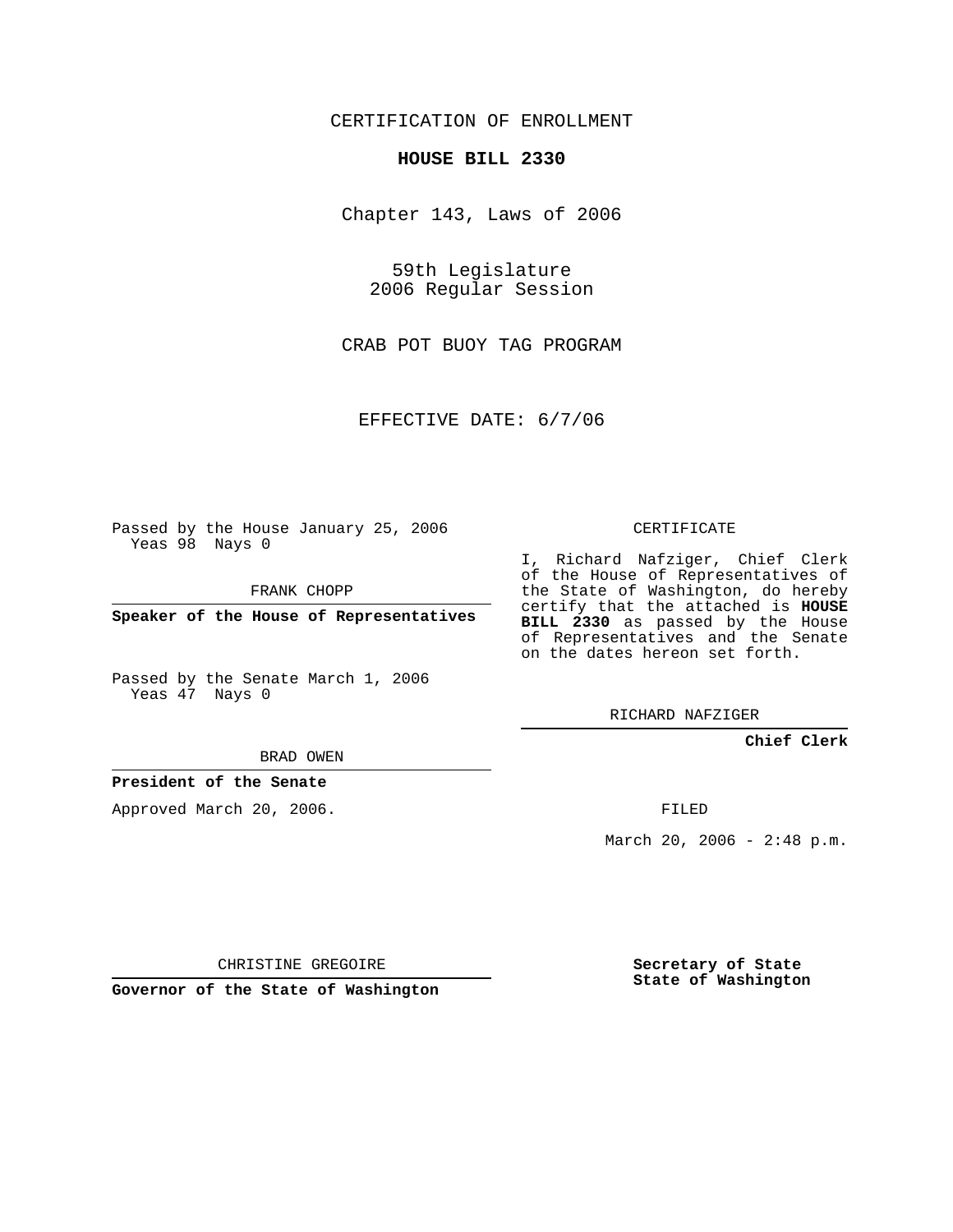## **HOUSE BILL 2330** \_\_\_\_\_\_\_\_\_\_\_\_\_\_\_\_\_\_\_\_\_\_\_\_\_\_\_\_\_\_\_\_\_\_\_\_\_\_\_\_\_\_\_\_\_

\_\_\_\_\_\_\_\_\_\_\_\_\_\_\_\_\_\_\_\_\_\_\_\_\_\_\_\_\_\_\_\_\_\_\_\_\_\_\_\_\_\_\_\_\_

Passed Legislature - 2006 Regular Session

**State of Washington 59th Legislature 2006 Regular Session**

**By** Representatives Blake, Buck, Upthegrove, Linville, Sump and B. Sullivan

Prefiled 12/20/2005. Read first time 01/09/2006. Referred to Committee on Natural Resources, Ecology & Parks.

 AN ACT Relating to a crab pot buoy tag program; and amending RCW 77.70.430.

BE IT ENACTED BY THE LEGISLATURE OF THE STATE OF WASHINGTON:

 **Sec. 1.** RCW 77.70.430 and 2005 c 395 s 1 are each amended to read as follows:

 (1) In order to administer a Puget Sound crab pot buoy tag program, the department may charge a fee to holders of a Dungeness crab--Puget Sound fishery license to reimburse the department for the production of Puget Sound crab pot buoy tags and the administration of a Puget Sound crab pot buoy tag program.

 (2) In order to administer a Washington coastal Dungeness crab pot buoy tag program, the department may charge a fee to holders of a Dungeness crab--coastal or a Dungeness crab coastal class B fishery license and to holders of out-of-state licenses who are issued a pot 15 certificate by the department to reimburse the department for the production of Washington coastal crab pot buoy tags and the administration of a Washington coastal crab pot buoy tag program.

 (3) The department shall annually review the costs of crab pot buoy tag production under this section with the goal of minimizing the per